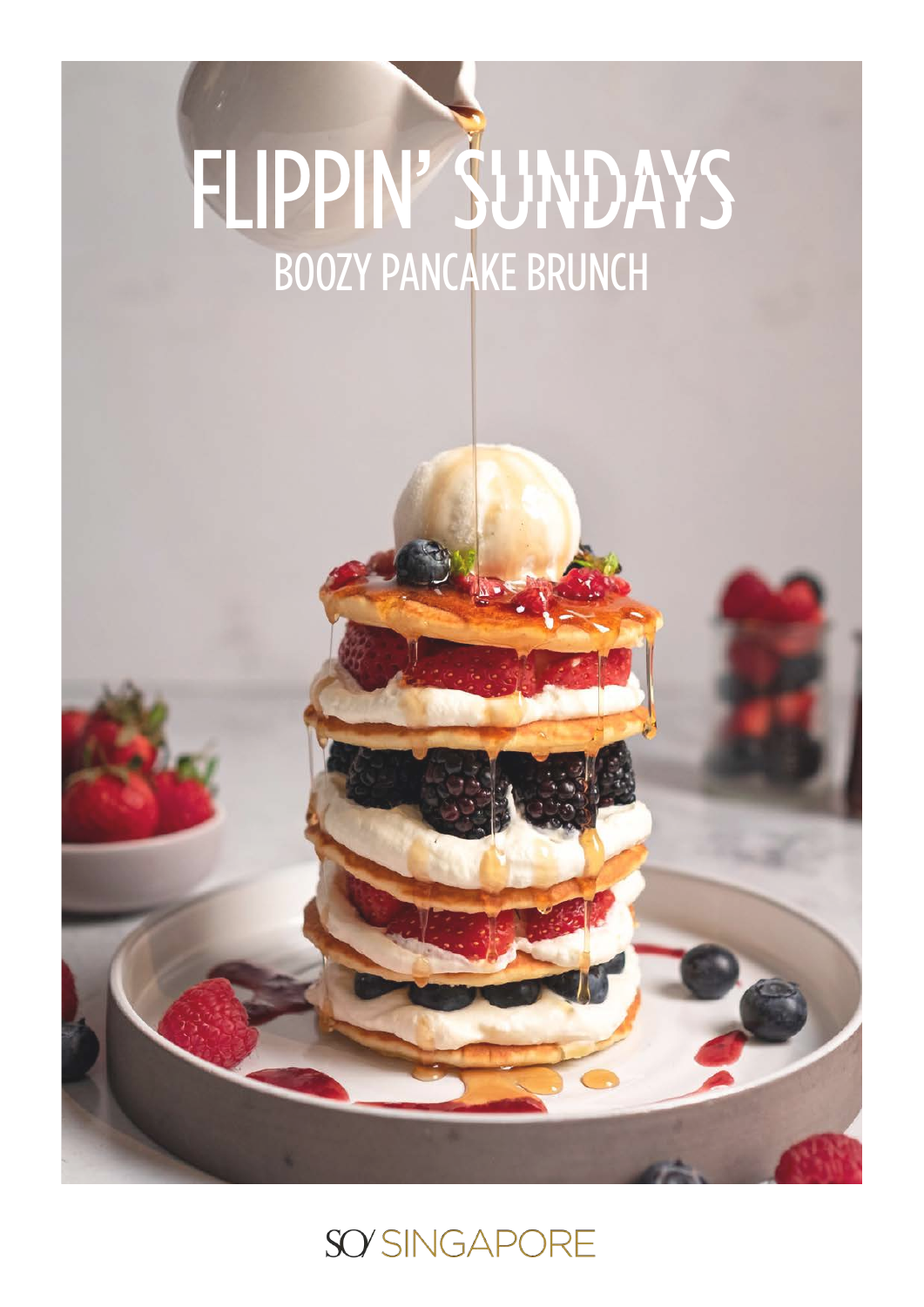

# BE READY. IT'S AN ADDICTION.

SWEET & SAVOURY STACKS. ALCOHOLIC PANCAKES. NESPRESSO MARTINI FLIGHTS. FREE-FLOW SPRITZ STATION.



Images are for illustration purposes only.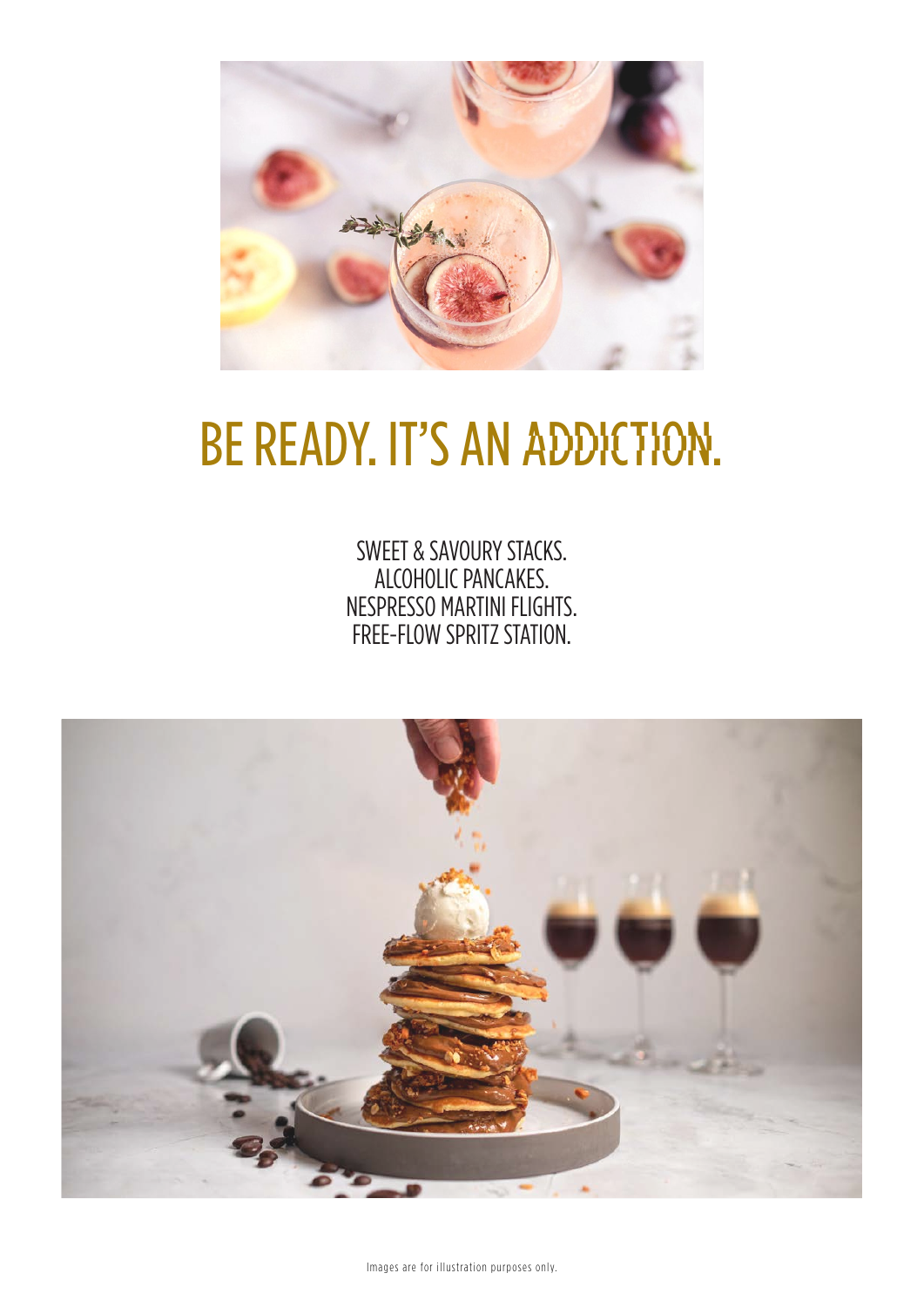

SO/ INDULGENT. Choose from a range of 5 sweet & 3 savoury pancake stacks available every Sunday from 10am at Xperience.

## THE SWEETEST BRUNCH IN TOWN.

We don't just make pancakes. We make stacks. We make them sweet. We make them savoury. And we make them boozy. That's the SO/ way.

SO/ REBELLIOUS. Need a pick me up? Try Singapore's first alcoholic pancake stack. That's right. It's infused with Nespresso Martini and is paired with a flight of 6 mini Nespresso Martinis. Because, why not?





SO/ TEMPTING. You call it free-flow, we call it Sunday. The Spritz Station includes a range of bottomless Spritz plus prosecco, wine & beers.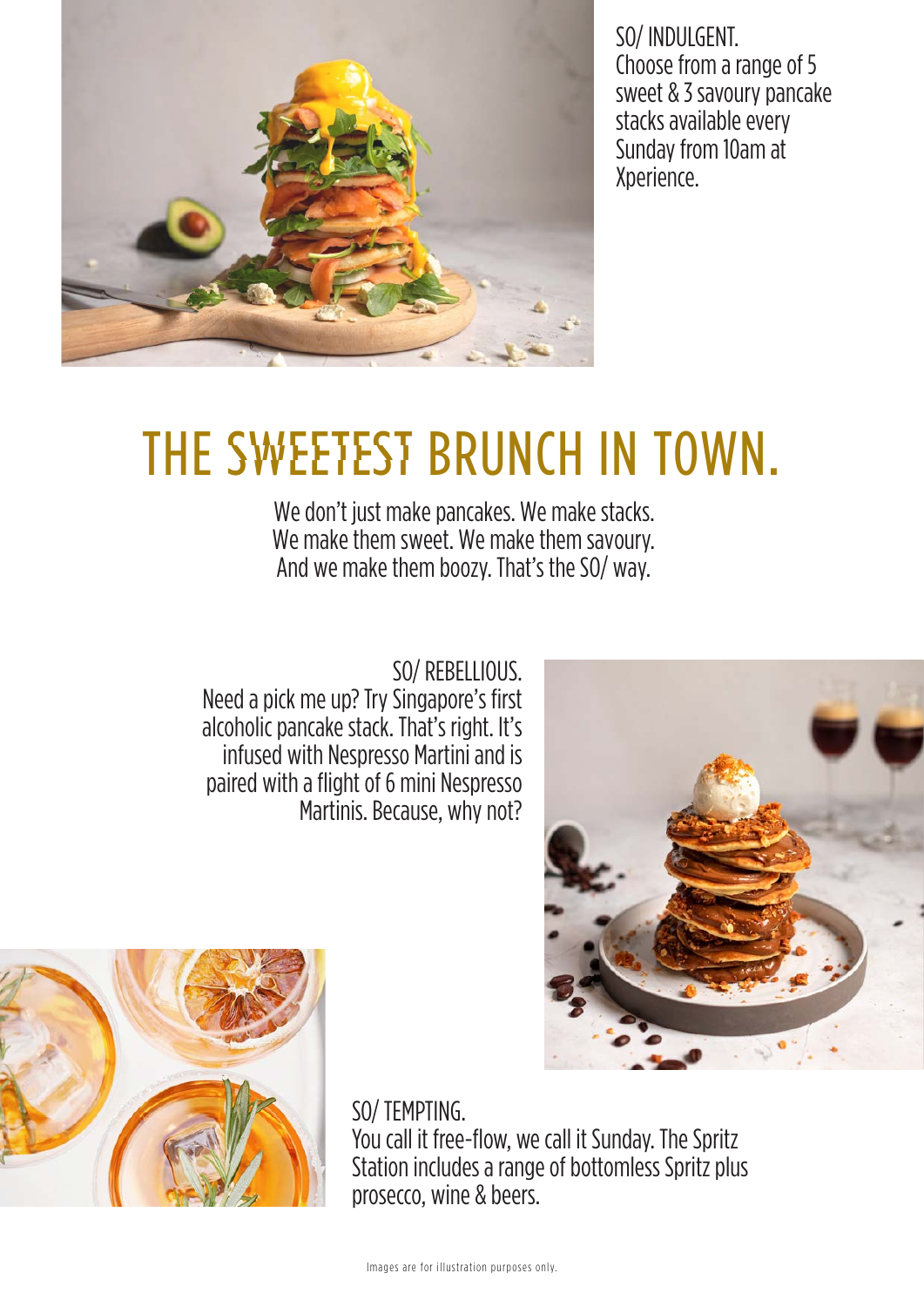





# FLIPPIN' SUNDAYS

#### BOOZY PANCAKE BRUNCH, EVERY SUNDAY AT XPERIENCE

## SO/ SWEET.

#### **Very-Berry-Twist | \$30**

Fresh Berries, Brown Butter, Maple Syrup, Whipped Cream & topped with an Earl Grey Ice Cream Sandwich

#### **Tropical Bliss | \$30**

Fresh Tropical Fruits, Natural Low Fat Yoghurt & Edible Flowers

#### **Sweet 'n' Salty | \$30**

Salted Caramel, Bananas, Walnut Nuts, Popcorn, Whipped Cream, & Ondeh Ondeh Ice Cream

#### **Nut-a-licious | \$30**

Nutella, Macadamia Nut, Wild Berries Compote, Fresh Strawberries & Vanilla Ice Cream

#### **Wake Up Call (contains alcohol) | \$65**

Nespresso Syrup, Coffee Liqueur Dalgona Cream, Vanilla Ice Cream, Choco- late Coffee Beans & Cookies Crumbs - comes with a **Nespresso Martini Flight** on the side

## SO/ SAVOURY.

#### **The Hangover Cure | \$30**

Bacon, Poached Egg, Avocado, Rocket Salad, Feta Cheese & Hollandaise

#### **Farmers Delight | \$30**

Caramelized Onion, Charred Spring Onion, Potato Rosti, Crème Fraiche & Buffalo Cheese

#### **Eggs Benny | \$30**

Smoked Salmon, Poached Egg, Garlic Bourssin Cheese, Sauté Spinach, Onion Rings & Crème Fraiche

## SO/ TASTY.

#### **Shared Brunch Board | \$38**

Crispy Bacon, Scrambled Eggs, Bratwurst with Sauerkraut, Sauté Wild Mushrooms, Tatter Tots & Grilled Tomatoes served on bed of Rocket Salad

### SO/ THIRSTY.

#### **Nespresso Martini Flight | \$35**

Flight of 6 Mini Nespresso Martinis (3 flavours)

#### **The Bottomless Xperience | \$48**

2 Hours Free-Flow House Prosecco, Red & White Wine & Beers

#### **Spritz Station | \$68**

2 Hours Free-Flow Spritz Station including a variety of Spritz, 2 rounds of Nespresso Martini, House Prosecco, Red & White Wine & Beers

Images are for illustration purposes only. All prices are in SGD & subject to 10% service charge & 7% taxes. Kindly advise staff of any allergies. Accor Plus member benefits apply. No further discounts. No vouchers accepted unless stated they are specifically for Flippin Sundays.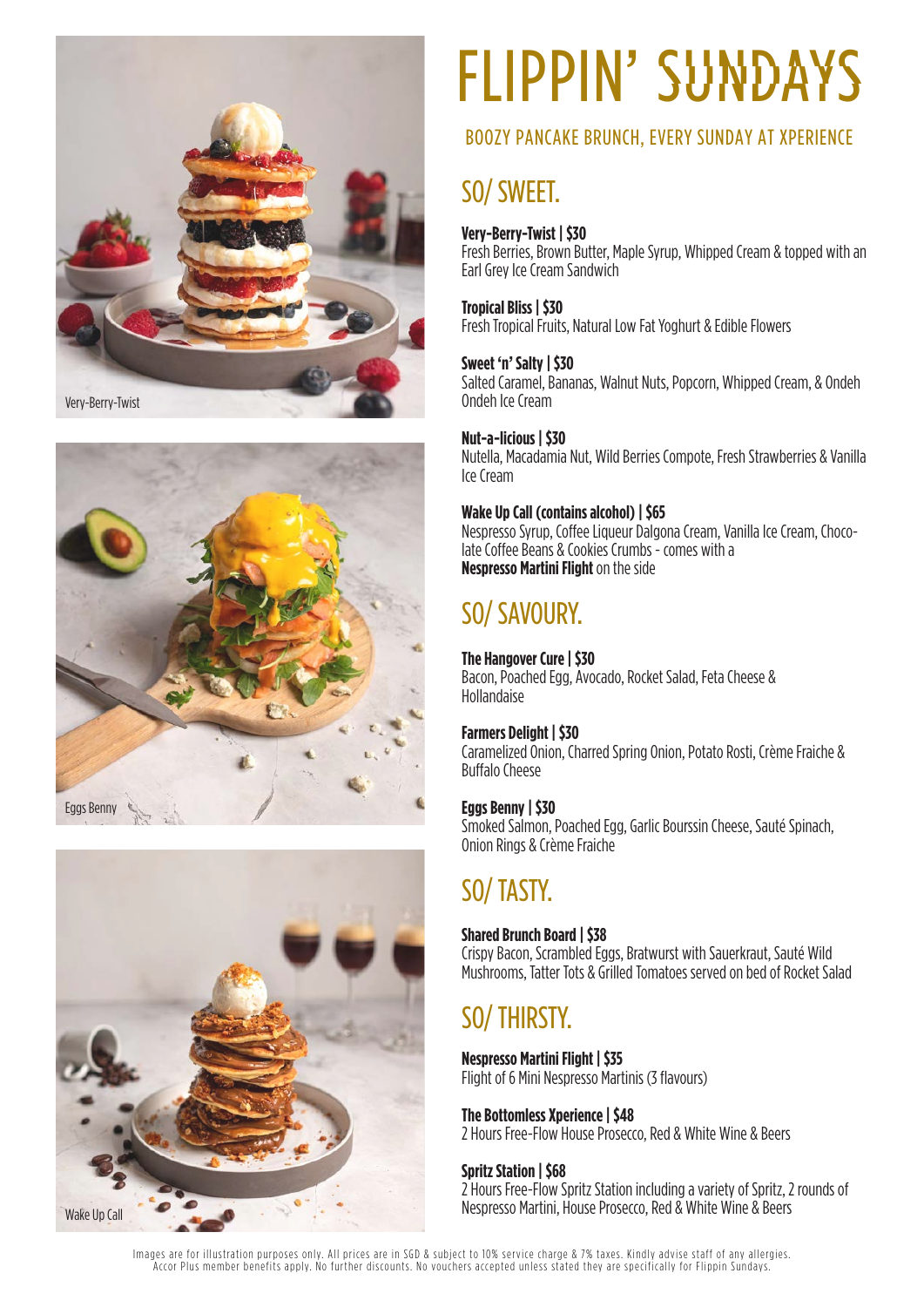

# THE CULINARY MAESTRO

#### **"IT'S NOT JUST ABOUT WHAT'S ON THE PLATE, IT'S ABOUT THE STORY BEHIND IT"**

Having worked in the industry for 16 years, culinary maestro and Executive Chef Hong Dingzhao chooses to make a name for himself outside of local cuisine, upending stereotypes that Singaporean chefs only make Singaporean food. Chef Hong is known for using the freshest ingredients to craft a simple yet memorable international dining experience, with a heavy focus on French cooking techniques. He believes cooking is an art, and his passion for authenticity is why he often lets his Singaporean roots shine, presenting his own interpretation of what modern fusion can be.

Hong's motivation comes from his guests. He would like everyone to come in with a smile, and leave with a story. He might have typical Singaporean modesty, but he is a strong believer that laughter cures almost everything. This is something diners can expect to witness behind the Molteni in the spectacular open plan kitchen at Xperience, where Hong now calls home.